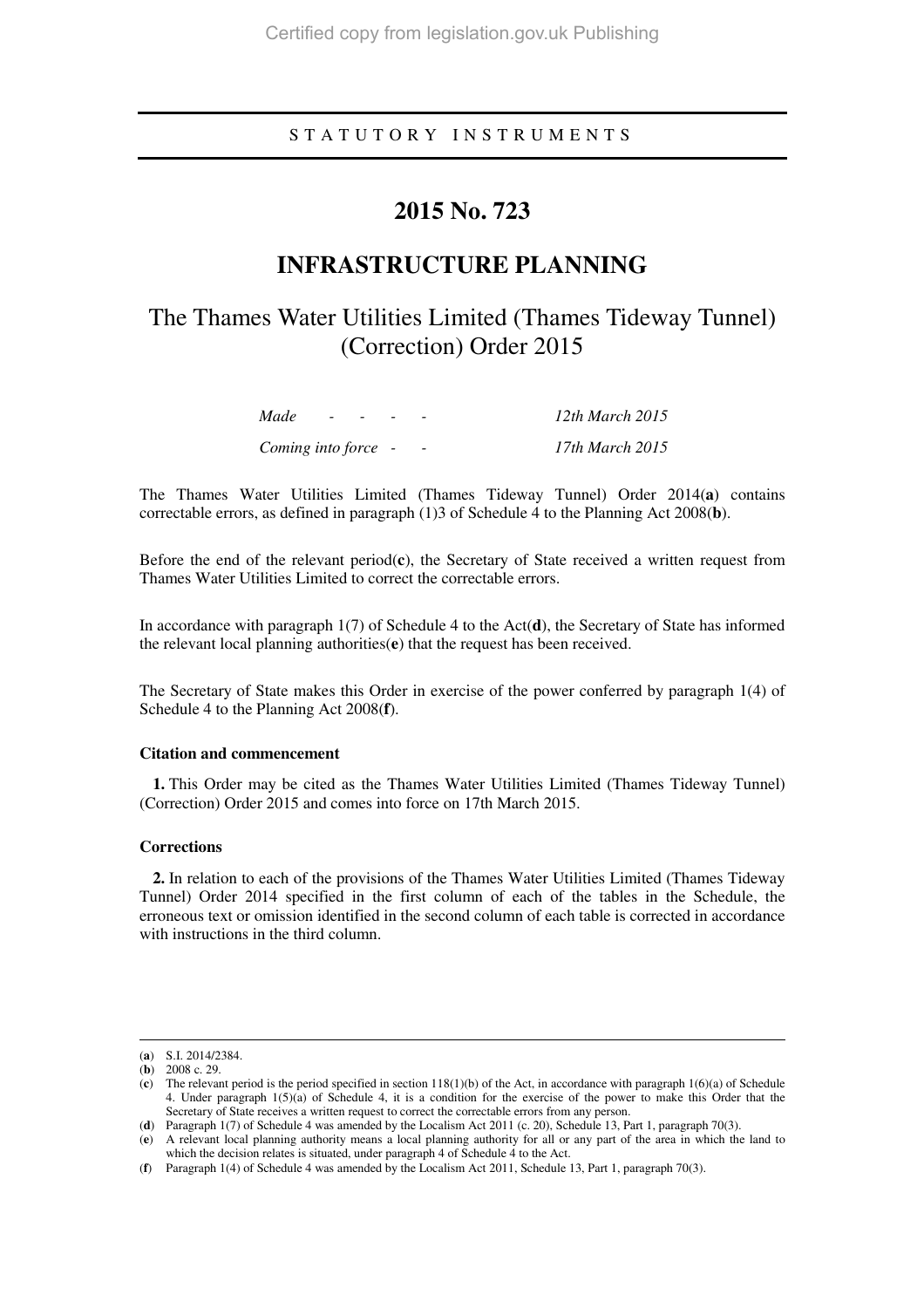### Signed by authority of the Secretary of State

|                   | Sarah Fairbrother                                  |
|-------------------|----------------------------------------------------|
|                   | Team Leader, Thames Tunnel DCO Decision Team       |
| 12th March $2015$ | Department for Environment. Food and Rural Affairs |
|                   |                                                    |

*Lindsay Speed*  Decision Officer, Planning Casework Team 12th March 2015 Department for Communities and Local Government

# SCHEDULE Article 2

## **Table 1**

#### **Generic correction**

| Provision                   | <i>Erroneous text</i>     | Correction                 |
|-----------------------------|---------------------------|----------------------------|
| Wherever the erroneous text | "Environmental Statement" | Substitute "environmental" |
| appears in the Thames Water |                           | statement".                |
| Utilities Limited (Thames)  |                           |                            |
| Tideway Tunnel) Order 2014  |                           |                            |

## **Table 2**

#### **Corrections to articles**

| Provision                                                   | <i>Erroneous text/omission</i>                                                                                                                                                                                                                                                                                                                                                                                                                                                         | Correction                                |
|-------------------------------------------------------------|----------------------------------------------------------------------------------------------------------------------------------------------------------------------------------------------------------------------------------------------------------------------------------------------------------------------------------------------------------------------------------------------------------------------------------------------------------------------------------------|-------------------------------------------|
| Article $2(1)$ - definition of<br>"environmental statement" | $"6.1$ and"                                                                                                                                                                                                                                                                                                                                                                                                                                                                            | Insert before "6.2".                      |
| Article $2(1)$ - definition of<br>"environmental statement" | "environment statement"                                                                                                                                                                                                                                                                                                                                                                                                                                                                | Substitute "environmental"<br>statement". |
| Article $10(1)$ and $(2)$                                   | "other than in respect of<br>specified works subject to the<br>LoPS as applied by the<br>highway authority in whose<br>area the undertaker seeks to<br>carry out such works,"                                                                                                                                                                                                                                                                                                          | Omit.                                     |
| Article 10                                                  | "(4A) The provisions of<br>sections 32 to 39 of the Traffic<br>Management Act 2004 apply<br>to any street works carried out<br>under paragraph $(1)$ or $(2)$ to<br>the extent that those works<br>constitute "specified works" as<br>defined in section $32(3)$ of that<br>Act and which would,<br>notwithstanding the provisions<br>of this article, be subject to<br>LoPS as applied by the<br>highway authority in whose<br>area the undertaker seeks to<br>carry out such works." | Insert after paragraph (4).               |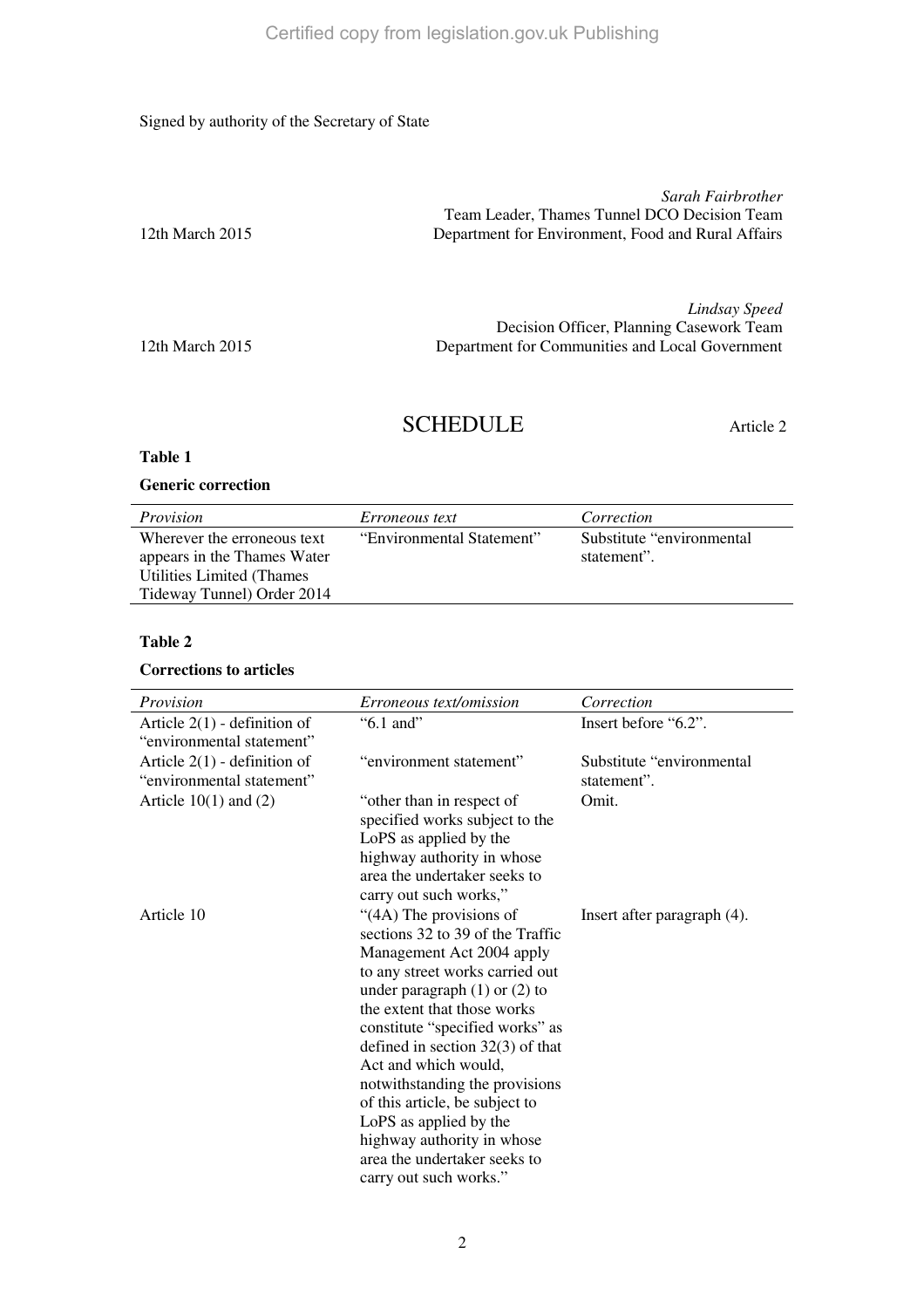| Article $11(1)$ and $(2)$     | "other than in respect of<br>specified works subject to the<br>LoPS as applied by the<br>highway authority in whose<br>area the undertaker seeks to<br>carry out such works,"                                                                                                                                                                                                                                                                                                                   | Omit.                                                                  |
|-------------------------------|-------------------------------------------------------------------------------------------------------------------------------------------------------------------------------------------------------------------------------------------------------------------------------------------------------------------------------------------------------------------------------------------------------------------------------------------------------------------------------------------------|------------------------------------------------------------------------|
| Article 11                    | $\degree$ (5A) The provisions of<br>sections 32 to 39 of the Traffic<br>Management Act 2004 apply<br>to any street works carried out<br>under paragraph $(1)$ or $(2)$ to<br>the extent that those works<br>constitute "specified works" as<br>defined in section $32(3)$ of that<br>Act and which would,<br>notwithstanding the provisions<br>of this article, be subject to<br>LoPS as applied by the<br>highway authority in whose<br>area the undertaker seeks to<br>carry out such works." | Insert after paragraph $(5)$ .                                         |
| Article $16(1)$               | ", other than in respect of<br>specified works subject to the<br>LoPS as applied by the<br>highway authority in whose<br>area the undertaker seeks to<br>carry out such works"                                                                                                                                                                                                                                                                                                                  | Omit.                                                                  |
| Article 16                    | "(2A) The provisions of<br>sections 32 to 39 of the Traffic<br>Management Act 2004 apply<br>to any street works carried out<br>under paragraph $(1)$ to the<br>extent that those works<br>constitute "specified works" as<br>defined in section $32(3)$ of that<br>Act and which would,<br>notwithstanding the provisions<br>of this article, be subject to<br>LoPS as applied by the<br>highway authority in whose<br>area the undertaker seeks to<br>carry out such works."                   | Insert after paragraph $(2)$                                           |
| Article $42(5)$<br>Article 60 | "paragraph $(1)$ "<br>"Unilateral undertaking"                                                                                                                                                                                                                                                                                                                                                                                                                                                  | Substitute "paragraph (4)".<br>Substitute "unilateral<br>undertaking". |

## **Table 3**

### **Corrections to Schedule 3**

| Provision                     | <i>Erroneous text/omission</i> | Correction                       |
|-------------------------------|--------------------------------|----------------------------------|
| Table in paragraph 2,         | "(document reference 6.3)"     | Insert after "Habitats"          |
| Excavated material and waste, |                                | <b>Regulations Assessment No</b> |
| $Ref PW12 - third column$     |                                | Significant Effects Report".     |
| Table in paragraph 3,         | $(1)$ "a."                     | $(1)$ Insert before "a           |
| Contaminated land, Ref        |                                | preliminary risk assessment".    |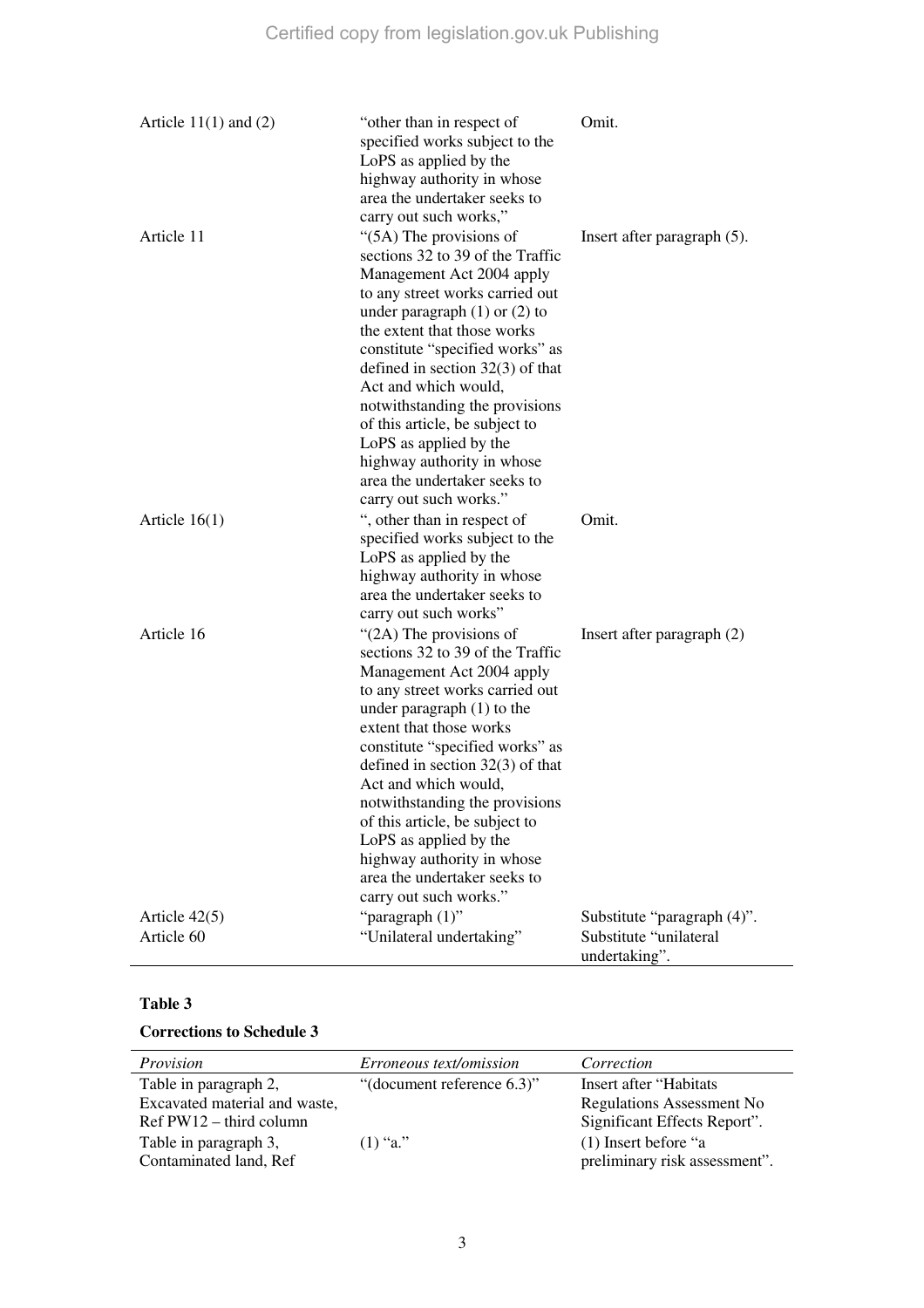| ACTST3 - third column, sub-<br>paragraph $(1)$                                                    | $(2)$ "b."                                        | (2) Insert before "a<br>remediation strategy".                                   |
|---------------------------------------------------------------------------------------------------|---------------------------------------------------|----------------------------------------------------------------------------------|
|                                                                                                   | (3) "the results of the site<br>investigation"    | (3) Insert on a new line after<br>"a remediation strategy which<br>includes-".   |
| Table in paragraph 4,<br>Contaminated land, Ref<br>HAMPS2 - third column, sub-<br>paragraph $(1)$ | "the results of the site"<br>investigation"       | Insert on a new line after "a<br>remediation strategy which<br>includes-".       |
| Table in paragraph 5,<br>Contaminated land, Ref<br>BAREL3 - third column, sub-                    | $(1)$ "the results of the site"<br>investigation" | $(1)$ Insert on a new line after<br>"a remediation strategy which<br>includes-". |
| paragraph $(1)$                                                                                   | $(2)$ sub-headings $(i)-(iv)$ in b.               | $(2)$ Omit.                                                                      |
| Table in paragraph 6,<br>Contaminated land, Ref                                                   | $(1)$ "a."                                        | (1) Insert before "a<br>preliminary risk assessment".                            |
| PUTEF10 - third column, sub-<br>paragraph (1)                                                     | $(2)$ "b."                                        | (2) Insert before "a<br>remediation strategy".                                   |
|                                                                                                   | (3) "the results of the site<br>investigation"    | (3) Insert on a new line after<br>"a remediation strategy which<br>includes-".   |
| Table in paragraph 7,<br>Contaminated land, Ref                                                   | $(1)$ "a."                                        | (1) Insert before "a<br>preliminary risk assessment".                            |
| CARRR3 - third column, sub-<br>paragraph $(1)$                                                    | $(2)$ "b."                                        | (2) Insert before "a<br>remediation strategy".                                   |
|                                                                                                   | (3) "the results of the site<br>investigation"    | (3) Insert on a new line after<br>"a remediation strategy which<br>includes-".   |
| Table in paragraph 8,<br>Contaminated land, Ref                                                   | $(1)$ "a."                                        | (1) Insert before "a<br>preliminary risk assessment".                            |
| DRMST3 - third column, sub-<br>paragraph (1)                                                      | $(2)$ "b."                                        | (2) Insert before "a<br>remediation strategy".                                   |
|                                                                                                   | (3) "the results of the site<br>investigation"    | (3) Insert on a new line after<br>"a remediation strategy which<br>includes—".   |
| Table in paragraph 9,<br>Contaminated land, Ref                                                   | $(1)$ "a."                                        | (1) Insert before "a<br>preliminary risk assessment".                            |
| KNGGP3 - third column, sub-<br>paragraph $(1)$                                                    | $(2)$ "b."                                        | (2) Insert before "a<br>remediation strategy".                                   |
|                                                                                                   | $(3)$ "the results of the site"<br>investigation" | (3) Insert on a new line after<br>"a remediation strategy which<br>includes-".   |
| Table in paragraph 10,<br>Contaminated land, Ref                                                  | $(1)$ "a."                                        | (1) Insert before "a<br>preliminary risk assessment".                            |
| FALPS2 – third column, sub-<br>paragnh(1)                                                         | $(2)$ "b."                                        | (2) Insert before "a<br>remediation strategy".                                   |
|                                                                                                   | $(3)$ "the results of the site"<br>investigation" | (3) Insert on a new line after<br>"a remediation strategy which<br>includes-".   |
| Table in paragraph 11,<br>Contaminated land, Ref                                                  | $(1)$ "a."                                        | (1) Insert before "a<br>preliminary risk assessment".                            |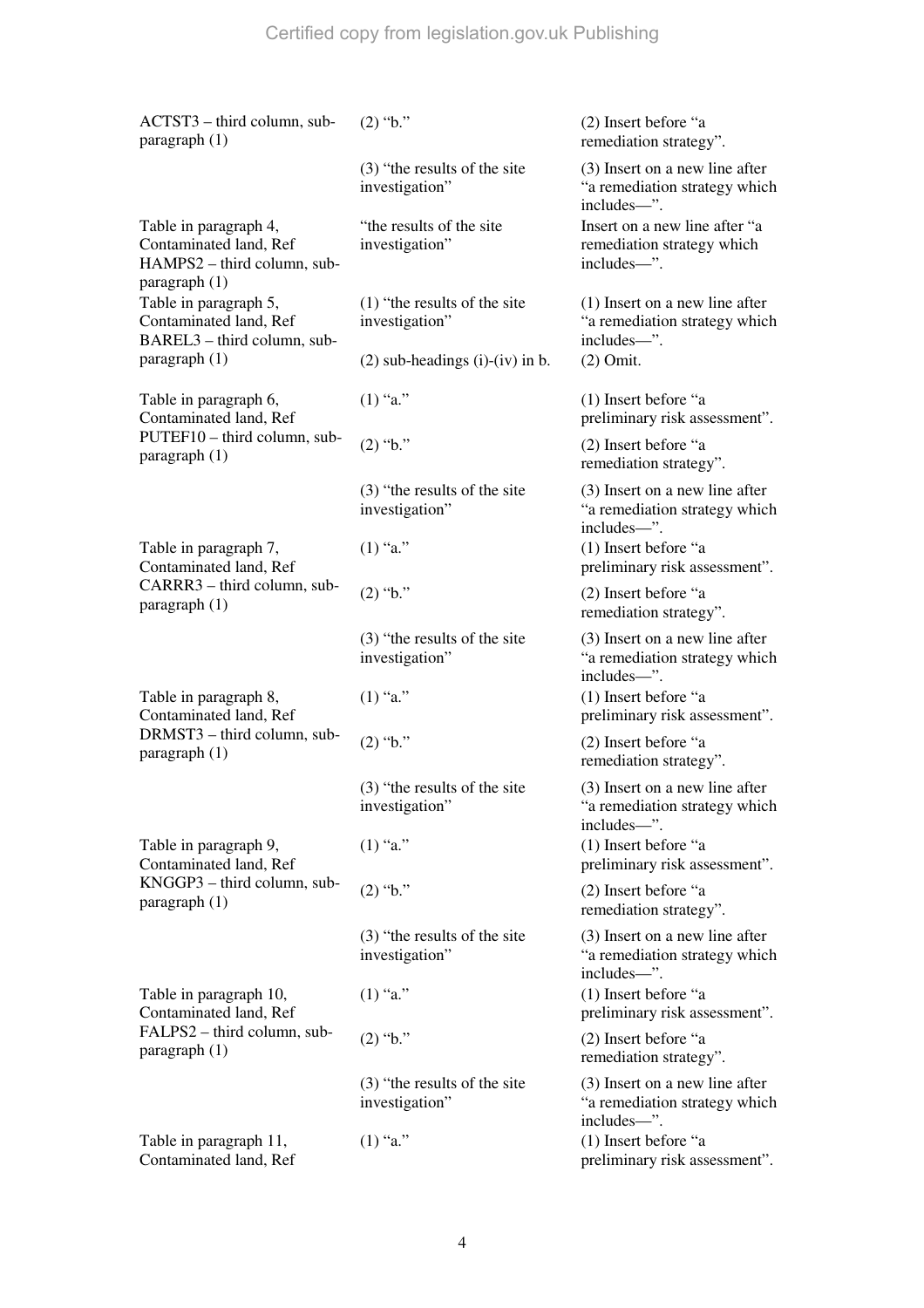CREWD6 – third column, subparagraph (1) (2)  $\text{``b."}$  (2) Insert before "a remediation strategy". Table in paragraph 13, Contaminated land, Ref KRTST2 – third column, subparagraph (1) "the results of the site investigation" Insert on a new line after "a remediation strategy which includes—". Table in paragraph 14, Contaminated land, Ref HEAPS5 – third column, subparagraph (1) "the results of the site investigation" Insert on a new line after "a remediation strategy which includes—". Table in paragraph 15, Contaminated land, Ref ALBEF11 – third column, sub-paragraph (1) "the results of the site investigation" Insert on a new line after "a remediation strategy which includes—". Table in paragraph 16, Contaminated land, Ref VCTEF13 – third column, sub-paragraph (1) "the results of the site investigation" Insert on a new line after "a remediation strategy which includes—". Table in paragraph 17, Contaminated land, Ref BLABF16 – third column, sub-paragraph (1) "the results of the site investigation" Insert on a new line after "a remediation strategy which includes—". Table in paragraph 18, Contaminated land, Ref SHTPS3 – third column, subparagraph (1) "the results of the site investigation" Insert on a new line after "a remediation strategy which includes—". Table in paragraph 19, Contaminated land, Ref CHAWF6 – third column, subparagraph (1) "the results of the site investigation" Insert on a new line after "a remediation strategy which includes—". Table in paragraph 20, Contaminated land, Ref EARPS3 – third column, subparagraph (1) "the results of the site investigation" Insert on a new line after "a remediation strategy which includes—". Table in paragraph 21, Contaminated land, Ref DEPCS 5 – third column, subparagraph (1) "the results of the site investigation" Insert on a new line after "a remediation strategy which includes—". Table in paragraph 22, Contaminated land, Ref GREPS7 – third column, subparagraph (1) "the results of the site investigation" Insert on a new line after "a remediation strategy which includes—". Table in paragraph 23, Contaminated land, Ref KEMPF9 – third column, subparagraph (1) "the results of the site investigation" Insert on a new line after "a remediation strategy which includes—". Table in paragraph 24, Contaminated land, Ref BEKST3 – third column, subparagraph (1) "the results of the site investigation" Insert on a new line after "a remediation strategy which includes—". Table in paragraph 25, Contaminated land, Ref ABMPS3 – third column, subparagraph (1) "the results of the site investigation" Insert on a new line after "a remediation strategy which includes—". Table in paragraph 26, Contaminated land, Ref "the results of the site investigation" Insert on a new line after "a remediation strategy which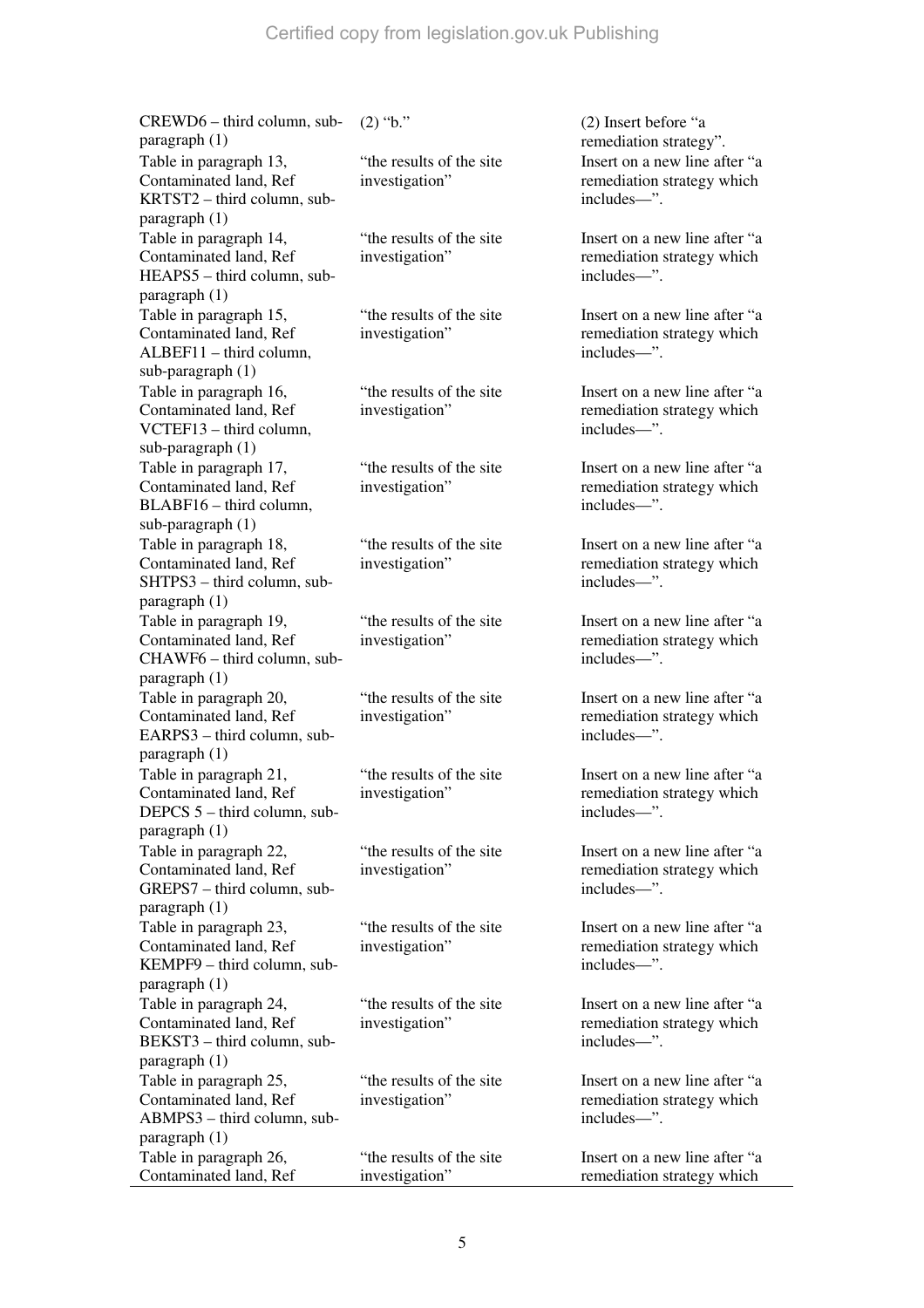BESTW2 – third column, subparagraph (1)

includes—".

# **Table 4**

# **Corrections to Schedule 16, Part 2**

| Provision                                                                                        | Erroneous omission                                                                                                                                                                                                                                                                                                  | Correction                                              |
|--------------------------------------------------------------------------------------------------|---------------------------------------------------------------------------------------------------------------------------------------------------------------------------------------------------------------------------------------------------------------------------------------------------------------------|---------------------------------------------------------|
| Paragraph $3$ – definition of<br>"scour and accretion"<br>monitoring and mitigation<br>strategy" | "in accordance with the<br>principles set out in the four-<br>way legal agreement between<br>Thames Water Utilities<br>Limited, the Port of London<br>Authority, the Environment<br>Agency and the Marine<br><b>Management Organisation</b><br>dated 3rd March 2014 (as<br>amended 7th August 2014)<br>$(APP183)$ " | Insert after the words<br>"submitted to the Authority". |
|                                                                                                  |                                                                                                                                                                                                                                                                                                                     |                                                         |

## **Table 5**

## **Corrections to Schedule 16, Part 4, Section 1**

| Provision        | Erroneous text/omission                                                                                                                                                                                   | Correction                                                                                                                                                                                                                                                                  |
|------------------|-----------------------------------------------------------------------------------------------------------------------------------------------------------------------------------------------------------|-----------------------------------------------------------------------------------------------------------------------------------------------------------------------------------------------------------------------------------------------------------------------------|
| Paragraph 3(1)   | $(1)$ "under the powers"                                                                                                                                                                                  | (1) Substitute "in the exercise<br>of the powers".                                                                                                                                                                                                                          |
|                  | $(2)$ "or under"                                                                                                                                                                                          | $(2)$ Omit.                                                                                                                                                                                                                                                                 |
|                  | (3) "acquire or enter upon,<br>take or use whether<br>temporarily or permanently or<br>acquire any new rights over"                                                                                       | (3) Substitute "prevent or<br>hinder pedestrian or vehicular<br>access to any".                                                                                                                                                                                             |
| Paragraph $3(2)$ | Existing wording                                                                                                                                                                                          | Substitute—<br>"The provisions of article 56<br>(application, disapplication<br>and modification of legislative<br>provisions) and article 57<br>(amendment of local<br>legislation) of, and Schedule<br>19 (miscellaneous controls) to,<br>this Order shall apply to land, |
|                  |                                                                                                                                                                                                           | works, apparatus and<br>equipment to which this Part<br>of this Schedule applies<br>insofar as those provisions<br>would not be inconsistent with<br>the provisions of this Part of<br>Schedule 16.".                                                                       |
| Paragraph 3      | " $3A(1)$ . The<br>undertaker shall not in<br>of<br>the exercise<br>the<br>powers conferred by or<br>this<br>under<br>Order,<br>without the consent of<br>the protected person,<br>acquire or enter upon, | Insert after paragraph 3.                                                                                                                                                                                                                                                   |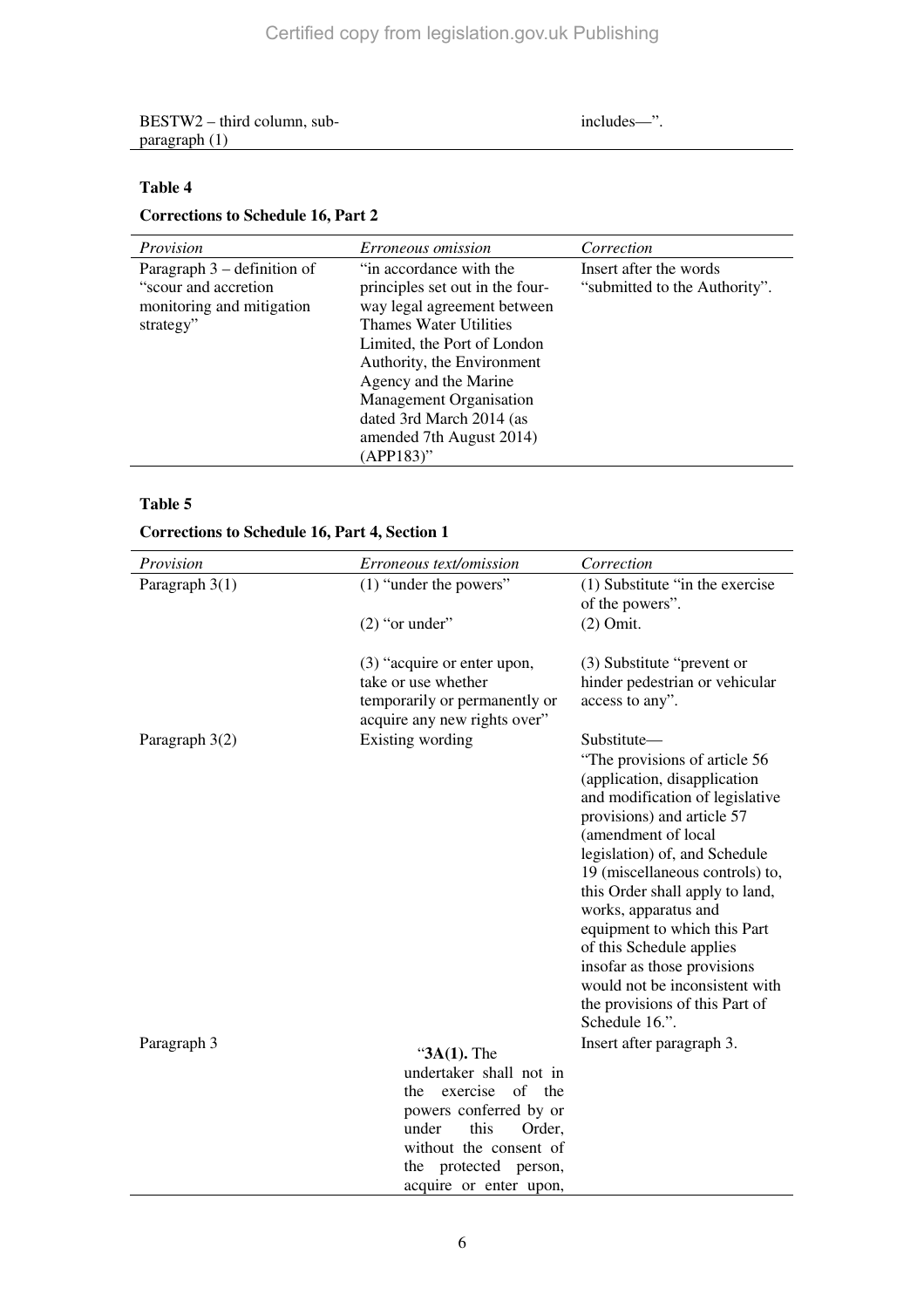take or use whether temporarily or permanently or acquire any new rights over protected property. (2) The undertaker shall not exercise the powers under article 22 above or the powers under section  $11(3)$  of the 1965 Act in respect<br>of any protected protected property, except with the consent of the protected person.".

### **Table 6**

**Corrections to Schedule 16, Part 4, Section 2** 

| Provision        | <i>Erroneous text/omission</i>                                                                                                                                                                                                                                                    | Correction                                                                                                                                                                                                                                                                                                                                                                                                                                                                           |
|------------------|-----------------------------------------------------------------------------------------------------------------------------------------------------------------------------------------------------------------------------------------------------------------------------------|--------------------------------------------------------------------------------------------------------------------------------------------------------------------------------------------------------------------------------------------------------------------------------------------------------------------------------------------------------------------------------------------------------------------------------------------------------------------------------------|
| Paragraph $3(1)$ | Existing wording                                                                                                                                                                                                                                                                  | Substitute—<br>"The undertaker shall not in<br>the exercise of the powers in<br>this Order, without the consent<br>of the LRSL, prevent or hinder<br>pedestrian or vessel or<br>emergency vehicular access to<br>the piers.".                                                                                                                                                                                                                                                        |
| Paragraph 3(2)   | Existing wording                                                                                                                                                                                                                                                                  | Substitute-<br>"The provisions of article 56<br>(application, disapplication<br>and modification of legislative<br>provisions) and article 57<br>(amendment of local<br>legislation) of, and Schedule<br>19 (miscellaneous controls) to,<br>this Order shall not apply to<br>land, works, apparatus and<br>equipment to which this Part<br>of this Schedule applies<br>insofar as those provisions<br>would be inconsistent with the<br>provisions of this Part of<br>Schedule 16.". |
| Paragraph 3      | " $3A(1)$ . The<br>undertaker shall not in<br>exercise of<br>the<br>the<br>conferred by<br>powers<br>this Order, without the<br>consent of the LRSL,<br>acquire or enter upon,<br>take or use (whether<br>temporarily<br>or<br>permanently) or acquire<br>any new rights over the | Insert after paragraph 3.                                                                                                                                                                                                                                                                                                                                                                                                                                                            |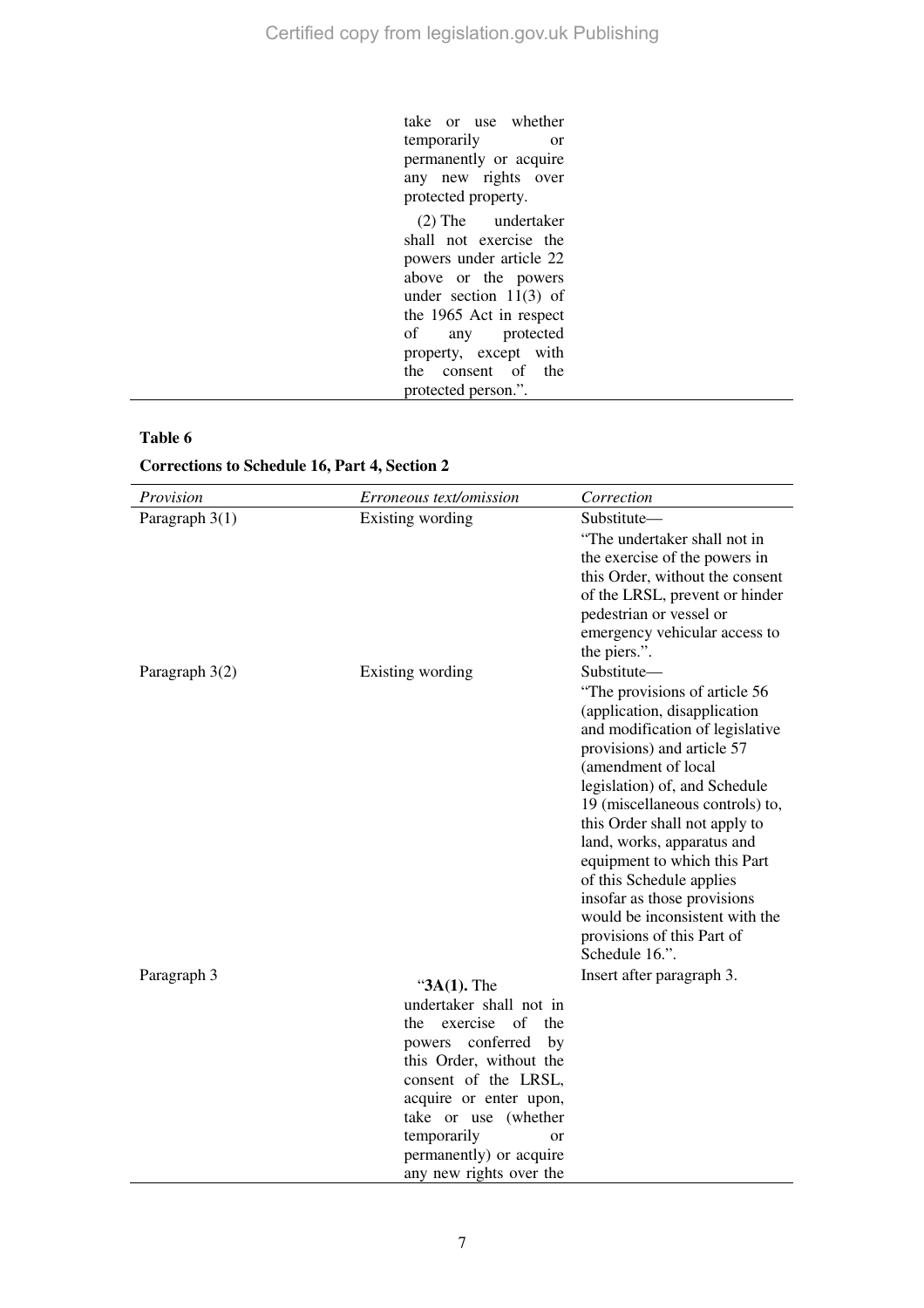#### piers.

(2) The undertaker shall not exercise the powers under article 22 above, or the powers under section  $11(3)$  of the 1965 Act in respect of the piers, except with the consent of the LRSL.".

#### **Table 7**

#### **Corrections to Schedule 16, Part 4, Section 3**

| Provision        | Erroneous text/omission                                                                                                                                                                                                                                                                                                                                                                                                                | Correction                                                                                                                                                                                                                                                                                                                                                                                                                                                                           |
|------------------|----------------------------------------------------------------------------------------------------------------------------------------------------------------------------------------------------------------------------------------------------------------------------------------------------------------------------------------------------------------------------------------------------------------------------------------|--------------------------------------------------------------------------------------------------------------------------------------------------------------------------------------------------------------------------------------------------------------------------------------------------------------------------------------------------------------------------------------------------------------------------------------------------------------------------------------|
| Paragraph $3(1)$ | Existing wording                                                                                                                                                                                                                                                                                                                                                                                                                       | Substitute—<br>"The undertaker shall not in<br>the exercise of the powers<br>conferred by this Order,<br>without the consent of TfL,<br>prevent or hinder pedestrian or<br>vehicular access to any<br>protected property.".                                                                                                                                                                                                                                                          |
| Paragraph 3(2)   | Existing wording                                                                                                                                                                                                                                                                                                                                                                                                                       | Substitute-<br>"The provisions of article 56<br>(application, disapplication<br>and modification of legislative<br>provisions) and article 57<br>(amendment of local<br>legislation) of, and Schedule<br>19 (miscellaneous controls) to,<br>this Order shall not apply to<br>land, works, apparatus and<br>equipment to which this Part<br>of this Schedule applies<br>insofar as those provisions<br>would be inconsistent with the<br>provisions of this Part of<br>Schedule 16.". |
| Paragraph 3      | " $3A(1)$ . The<br>undertaker shall not in<br>exercise<br>of<br>the<br>the<br>conferred<br>powers<br>by<br>this Order, without the<br>consent of TfL, acquire<br>or enter upon, take or<br>use whether temporarily<br>permanently<br>or<br>or<br>acquire any new rights<br>over protected property.<br>$(2)$ The<br>undertaker<br>shall not exercise the<br>powers under article 22<br>above or the powers<br>under section $11(3)$ of | Insert after paragraph 3.                                                                                                                                                                                                                                                                                                                                                                                                                                                            |